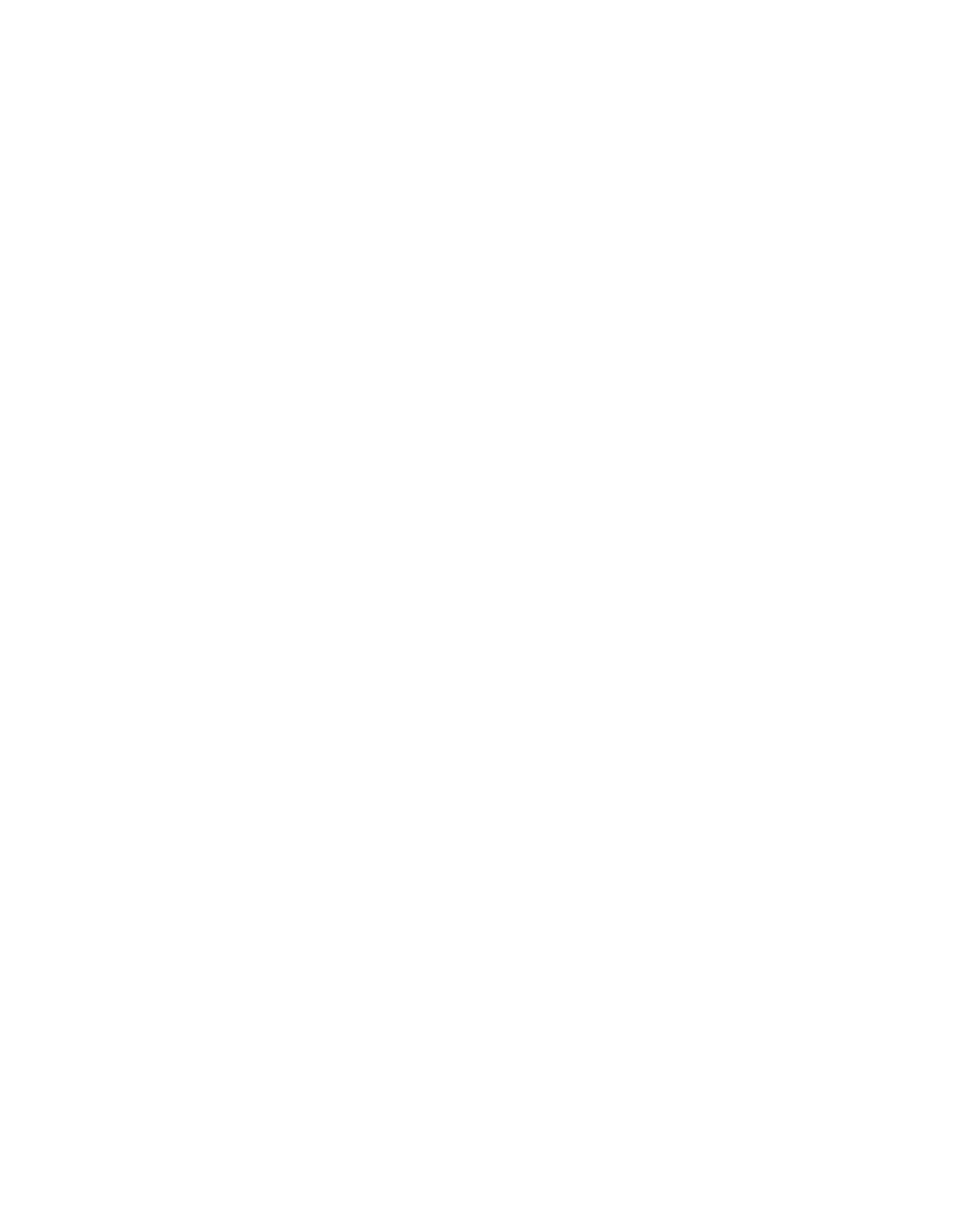#### **NOISE IMPACT ANALYSIS**

## **GLADSTONE SENIOR VILLAS PROJECT**

#### **AZUSA, CALIFORNIA**

Prepared for:

Phil Martin & Associates Attn: Phil Martin 4860 Irvine Boulevard, Suite 203 Irvine, CA 92620

Date:

July 14, 2017

Project No.: P17-027 N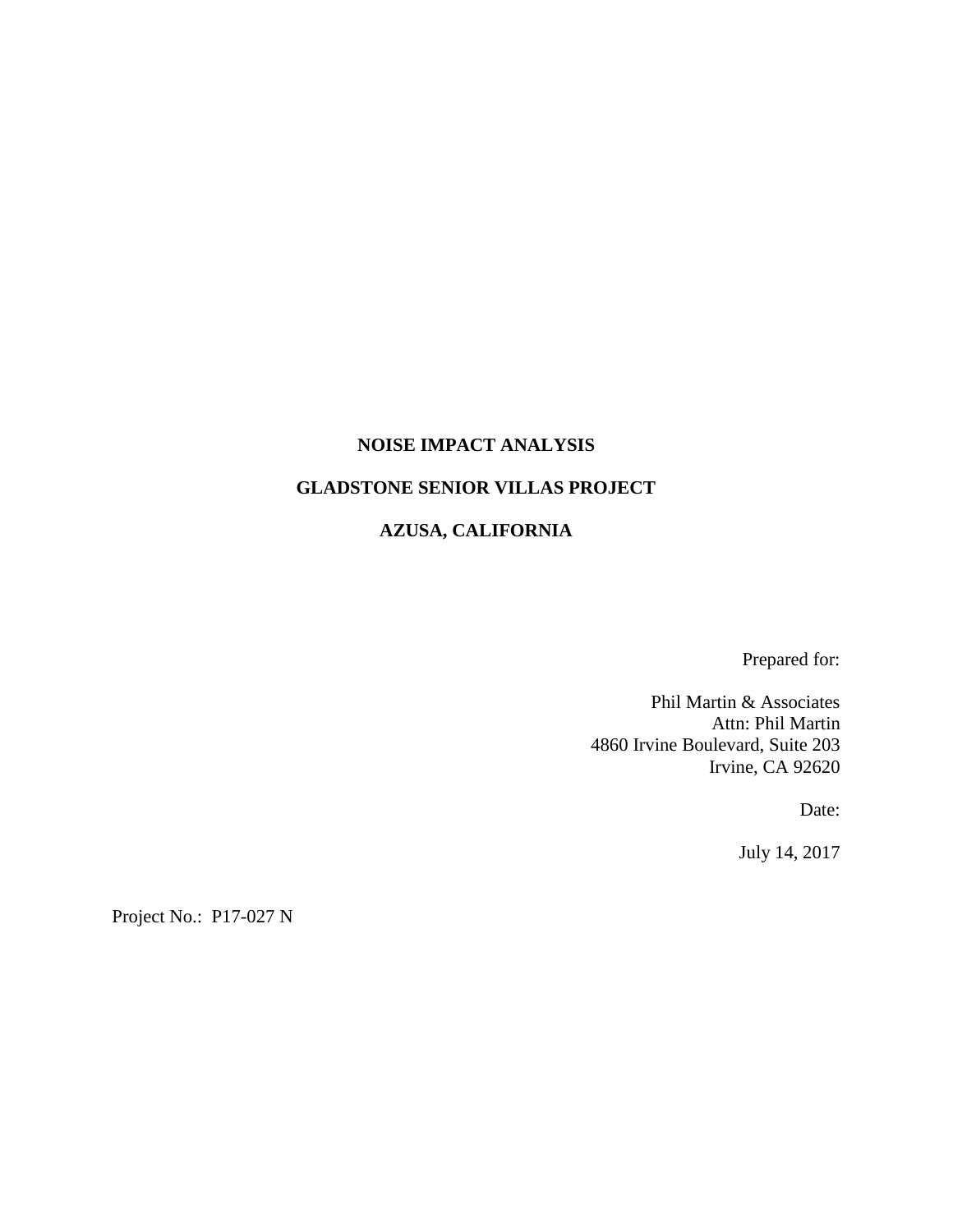# **NOISE SETTING**

Sound is mechanical energy transmitted by pressure waves in a compressible medium such as air. Noise is generally defined as unwanted sound. Sound is characterized by various parameters which describe the rate of oscillation of sound waves, the distance between successive troughs or crests, the speed of propagation, and the pressure level or energy content of a given sound wave. In particular, the sound pressure level has become the most common descriptor used to characterize the loudness of an ambient sound level. The unit of sound pressure expressed as a ratio to the faintest sound detectable by a young person with excellent auditory sensitivity is called a decibel  $(dB)$ .

Because sound or noise can vary in intensity by over one million times within the range of human hearing, decibels are on a logarithmic loudness scale similar to the Richter scale used for earthquake magnitude. Because the human ear is not equally sensitive to all sound frequencies within the entire spectrum, noise levels at maximum human sensitivity are factored more heavily into sound descriptions in a process called "A-weighting," written as dBA. Any further reference to decibels written as "dB" in this report should be understood to be A-weighted values.

Time variations in noise exposure are typically expressed in terms of a steady-state energy level equal to the energy content of the time varying period (called Leq), or, alternately, as a statistical description of the sound pressure level that is exceeded over some fraction of a given observation period. Finally, because community receptors are more sensitive to unwanted noise intrusion during the evening and at night, State law requires that, for planning purposes, an artificial dB increment be added to quiet time noise levels in a 24-hour noise descriptor called the Community Noise Equivalent Level (CNEL).

CNEL-based standards apply to noise sources whose noise generation is preempted from local control (such as from on-road vehicles, trains, airplanes, etc.). Since local jurisdictions cannot regulate the noise generator, they exercise land use planning authority on the receiving property. Uses that are amenable to local control are generally considered "stationary sources." Local jurisdictions generally regulate the level of noise that one use may impose upon another though noise standards.

# **NOISE COMPATIBILITY GUIDELINES**

General Plan noise standards are used by planners to evaluate the suitability of a given existing or proposed land use relative to its noise exposure. These guidelines are mainly advisory, except near airports, where state law prohibits construction of noise-sensitive uses in a high-noise area. They apply mainly to transportation activity noise impacts (vehicles, trains, planes, etc.) on adjacent land use. These guidelines are used in land use decisions because noise control from transportation is controlled by state or federal agencies and is not locally regulated.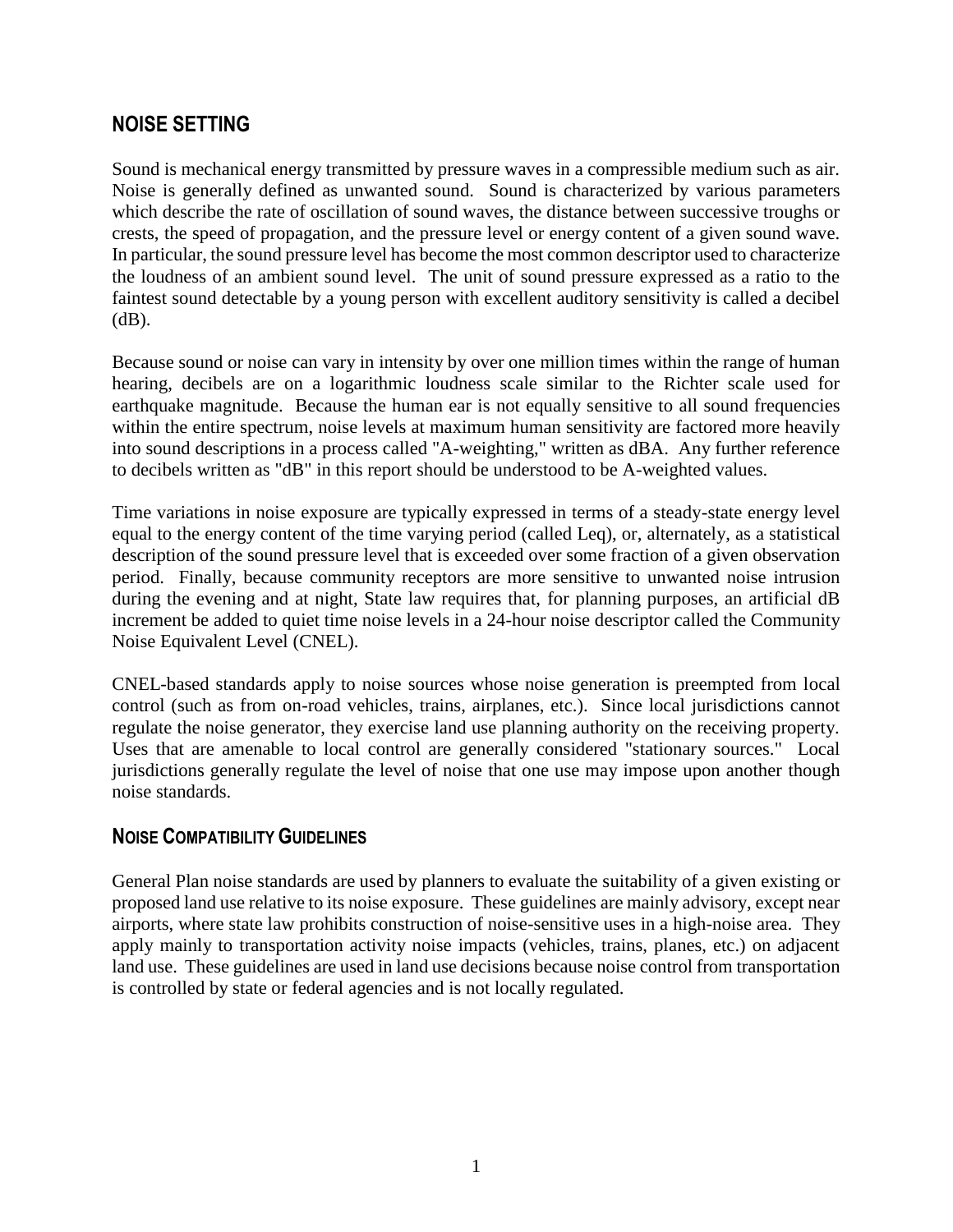The City of Azusa General Plan Noise Element contains guidelines on noise with classes of acceptability and has a number of overlapping compatibility noise levels within several criteria. In order to reduce the potential ambiguity of various conditional acceptabilites, the City of Azusa developed a more clear-cut matrix of acceptable noise levels in Chapter 88.31.020 of the Azusa Development Code shown in Table 1. An exterior noise exposure level of 65 dB CNEL is recommended for all noise sensitive uses.

| Table 1                                                        |
|----------------------------------------------------------------|
| <b>City of Azusa</b>                                           |
| <b>Land Use Compatibility for Community Noise Environments</b> |

| <b>Noise Sensitive Land use</b>     | <b>Outdoor Activity Area*</b> | <b>Interior Spaces</b> |  |
|-------------------------------------|-------------------------------|------------------------|--|
| Residential                         | 65 dB CNEL                    | 45 dB CNEL             |  |
| <b>Transient Lodging</b>            | 65 dB CNEL                    | 45 dB CNEL             |  |
| Hospitals, Extended Care            | 65 dB CNEL                    | 45 dB CNEL             |  |
| Theater, Auditorium                 | <b>NA</b>                     | 45 dB CNEL             |  |
| Meeting Facility, Public or Private | 65 dB CNEL                    | 45 dB CNEL             |  |
| <b>Offices</b>                      | 65 dB CNEL                    | 45 dB CNEL             |  |
| School, Library Museum              | 65 dB CNEL                    | 45 dB CNEL             |  |
| Playground, Park                    | 70 dB CNEL                    | NA                     |  |

\*Where it is not possible to reduce noise in outdoor activity areas to 65 dB CNEL or less using a practical application of the best-available noise reduction measures, an exterior noise level of up to 70 dB CNEL may be allowed provided that available exterior noise level reduction measures have been implemented and interior noise levels are in compliance with this table.

### **NOISE STANDARDS**

The Azusa Municipal Code contains the City's noise standards (Section 46-405). The noise ordinance establishes exterior noise limits that cannot be exceeded at neighboring properties due to noise generated on private property as shown Table 2. The noise standards are in terms of noise levels that cannot be exceeded for a specified period of time.

The City's noise ordinance limits are stated in terms of a 30-minute limit with allowable deviations from this  $50<sup>th</sup>$  percentile standard. The louder the level becomes, the shorter the time becomes that it is allowed to occur. Because residential uses such as the proposed project are minimally noisegenerating, noise ordinance standards are rarely applied to such uses.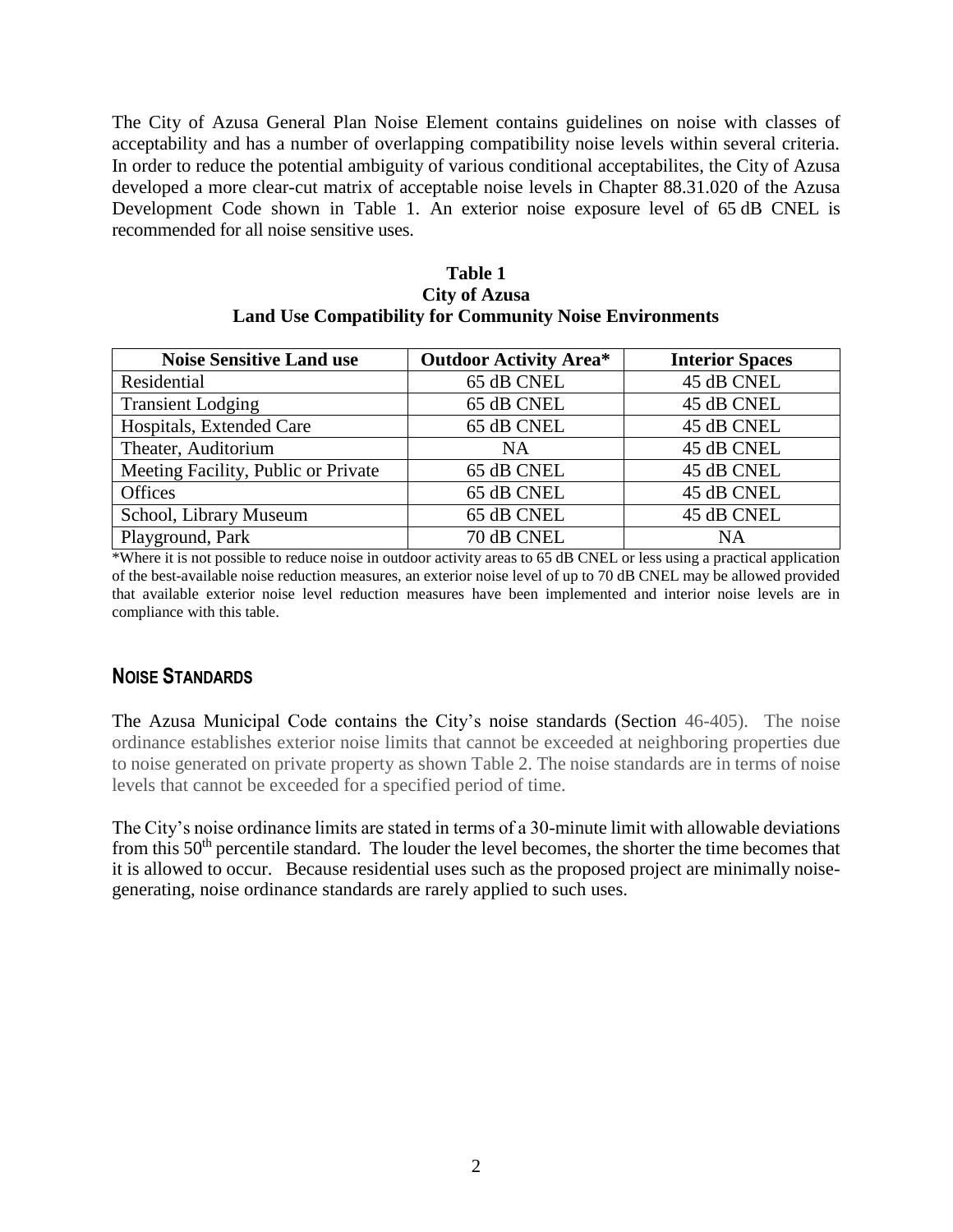#### **Table 2 Azusa Noise Standards**

|                                                                   | <b>Exterior Noise Standards</b> |                                                    |  |
|-------------------------------------------------------------------|---------------------------------|----------------------------------------------------|--|
| <b>Noise Zone</b>                                                 | <b>Noise Level</b>              | <b>Time Period</b>                                 |  |
| All Residential                                                   | 55 dB<br>50 dB                  | 7:00 a.m. $-10:00$ p.m.<br>$10:00$ p.m. -7:00 a.m. |  |
| Professional Office and<br><b>Public Institution</b>              | 55 dB                           | Anytime                                            |  |
| <b>All Commercial Properties</b><br>(but not Professional Office) | 60 dB                           | Anytime                                            |  |
| <b>Industrial Properties</b>                                      | 70 dB                           | Anytime                                            |  |

#### **Maximum Noise Levels Not to be Exceeded**

| <b>Maximum Noise Level Not to be</b><br><b>Exceeded During Period of Time</b> | <b>Period of Time</b>                                 |
|-------------------------------------------------------------------------------|-------------------------------------------------------|
| Exterior noise standard plus $20$ dB(A)                                       | Any period of time                                    |
| Exterior noise standard plus 15 dB(A)                                         | Cumulative period of more than 1 minute in any hour   |
| Exterior noise standard plus $10$ dB(A)                                       | Cumulative period of more than 5 minutes in any hour  |
| Exterior noise standard plus $5 dB(A)$                                        | Cumulative period of more than 15 minutes in any hour |
| Exterior noise standard                                                       | Cumulative period of more than 30 minutes in any hour |

The Noise Ordinance identifies specific activities that would be exempt from the provisions of the noise restrictions. Exempted activities include, but are not limited to, construction, repair, remodeling and grading, provided such activities adhere to the following permissible hours:

|                   | <b>Construction Hours</b>                                           |  |  |
|-------------------|---------------------------------------------------------------------|--|--|
| <b>Days</b>       | <b>Allowable Hours</b>                                              |  |  |
| Monday through    | 7:00 a.m. to 6:00 p.m. Extended construction hours may only be      |  |  |
| Saturday          | allowed by the review authority through conditions of approval      |  |  |
|                   | between 6:00 p.m. and 10:00 p.m.                                    |  |  |
| Sunday and        | Construction activities may only be allowed by the review authority |  |  |
| National Holidays | through conditions of approval between 9:00 a.m. and 5:00 p.m.      |  |  |

# **EXISTING NOISE ENVIRONMENT**

The project site is primarily affected by Gladstone Street traffic along the northern site perimeter. Traffic noise along the Orkney Street perimeter is minimal since this section of Orkney is a culde-sac at the proposed project site. The 210 Freeway, as a major traffic noise source, is 0.5 miles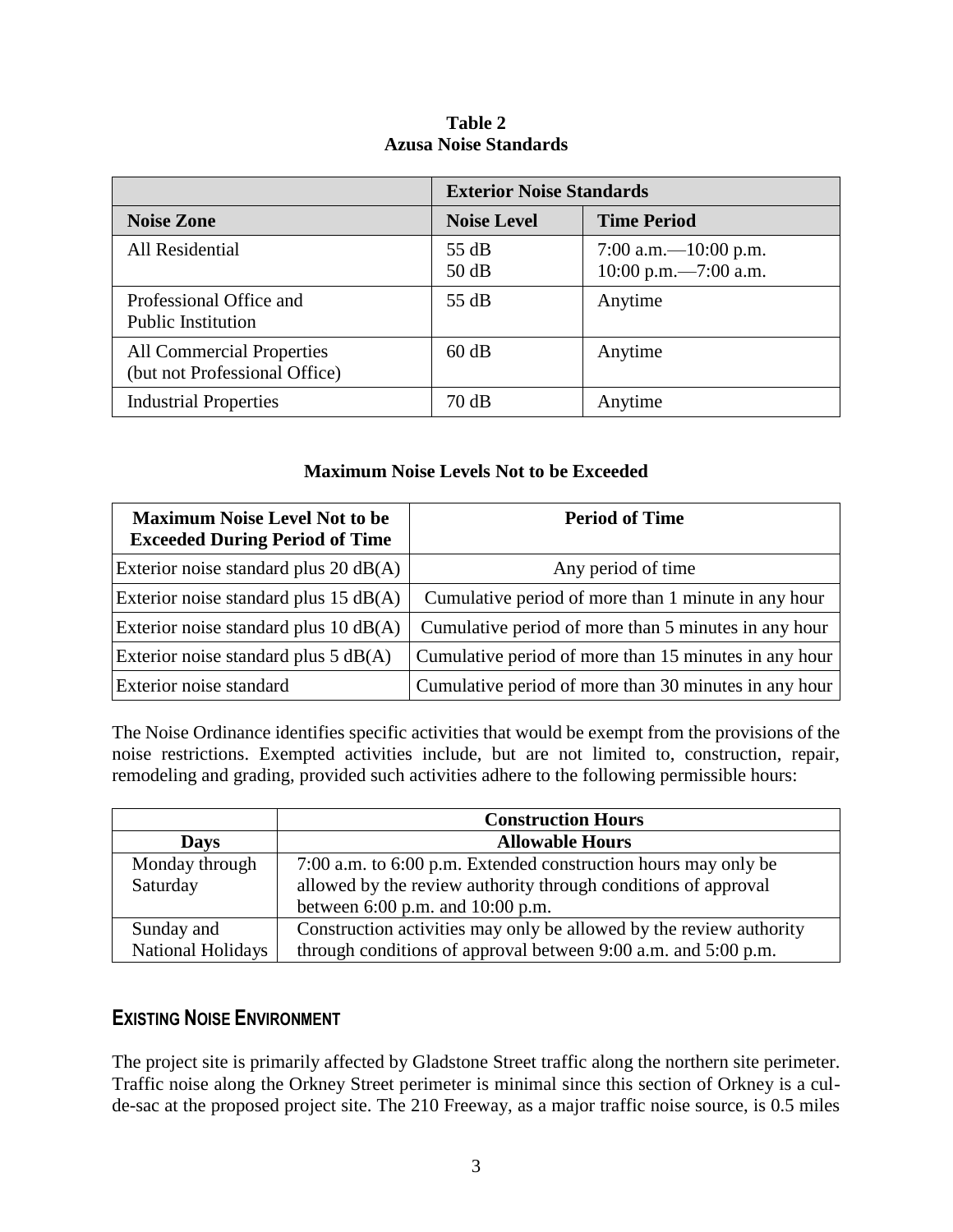from the site with multiple intervening structures. The freeway generates a minimal low frequency hum late at night, but not enough to measurably affect background levels.

The detailed noise impact study for a proposed new refuse transfer station (2010) concluded that then existing traffic noise along East Gladstone was 64 dB CNEL at 100 feet from the roadway centerline. The distance from the centerline to the City's 65 dB CNEL goal for usable outdoor space was calculated at 81 feet. Although these findings are dated, the study concluded that the City of Azusa is build out except for small in-fill projects such as the proposed senior villas. The ultimate noise contour along Gladstone Street is forecast to be less than +1 dB higher than the baseline. The threshold of human noise distinction, even in an acoustic laboratory, is around 1.5 dB. Future build-out traffic noise levels along the northern project perimeter will likely be indistinguishable from existing levels.

Because of the substantial passage of time since the previous traffic noise impact analysis along Gladstone, an updated noise measurement was conducted on July 10, 2017. Measurements were made at the Orkney Street cul-de-sac and at 50 feet from the Gladstone Street centerline. Measured levels were as follows (dB):

| Location             | <b>Time</b>              | $L$ eo | <b>Lmax</b> | Lmin | 50% level |
|----------------------|--------------------------|--------|-------------|------|-----------|
| Orkney,<br>St.       | 2:00                     | 4      | JU          | 4'   | ⊬         |
| <b>Gladstone St.</b> | 2.20<br>4.4 <sub>v</sub> | ٥Z     | חר          | 44   | IJΟ       |

Caltrans guidelines suggest that weighted 24-hour CNEL's are typically 3 dB higher than mid-day Leq levels. The above readings predict an existing level of 65 dB at 50 feet from the Gladstone Street centerline. This measurement is very similar to the historical model prediction of 67 dB CNEL at 50 feet. As a conservative estimate, the slightly higher model prediction was used to assess project façade traffic noise impacts to account for limited future noise impacts from 20% maximum traffic growth, a design noise loading of 69 dB CNEL at 50 feet from Gladstone Street was assumed for the proposed project.

# **NOISE IMPACTS**

### **NOISE SIGNIFICANCE CRITERIA**

Noise impacts are considered significant if they result in:

- a. Exposure of persons to or generation of noise levels in excess of standards established in the local general plan or noise ordinance, or applicable standards of other agencies.
- b. Exposure of persons to or generation of excessive groundborne vibration or groundborne noise levels.
- c. A substantial permanent increase in ambient noise levels in the project vicinity above levels existing without the project.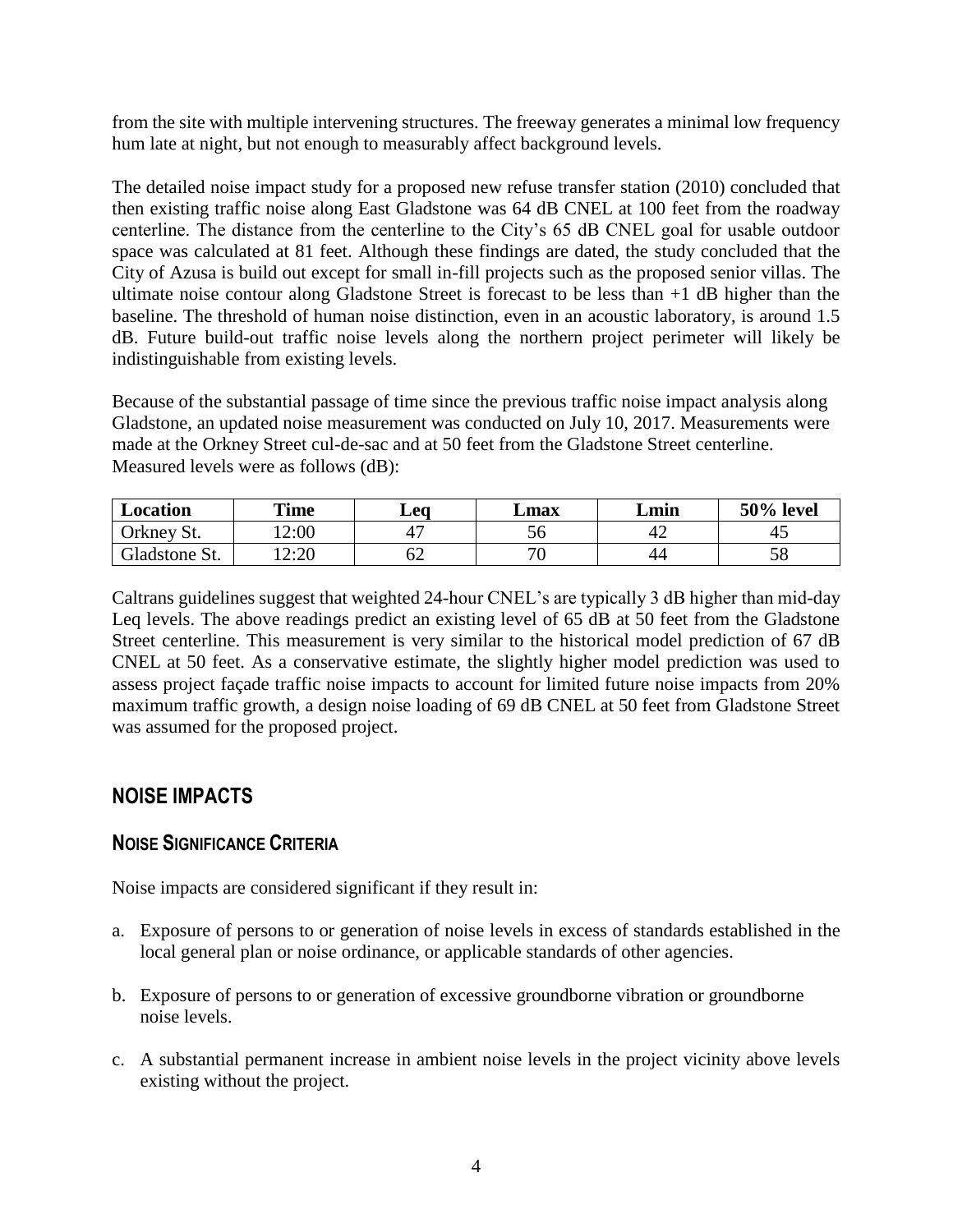d. A substantial temporary or periodic increase in ambient noise levels in the project vicinity above levels existing without the project.

For the proposed Gladstone Seniors Villa project, noise impacts would be considered excessive if they caused the residential standards shown in Table 1 to be exceeded at any adjacent residences. Vibration impacts would be considered potentially significant if the annoyance threshold level for residential uses were potentially to be exceeded or if construction activities were to create a substantial temporary increase in ambient noise levels at surrounding noise-sensitive uses.

The following standards will be applied to the proposed development:

- Usable exterior space noise exposures less than 65 dB CNEL
- Habitable interior space noise exposure less than 45 dB CNEL
- Construction activities limited to hours of lesser sensitivity

# **CONSTRUCTION NOISE IMPACTS**

Figure 1 shows the range of noise emissions for various pieces of construction equipment. Temporary construction noise impacts will vary markedly because the noise strength of construction equipment ranges widely as a function of the equipment used and its activity level.

Much of the project site is flat and will not require extensive heavy grading. The primary construction equipment noise sources to develop the project will be during fine grading and paving activities where it is anticipated that loader/backhoes and a dozer will be employed. This equipment is seen to be the noisiest with equipment noise of about 85 dB(A) at 50 feet from the source.

Point sources of noise emissions are atmospherically attenuated by a factor of 6 dB per doubling of distance. This supposes a clear line-of-sight and no other machinery or equipment noise that would mask project construction noise. With buildings and other barriers to interrupt line-of-sight conditions, the potential "noise envelope" around individual construction sites is reduced.

The nearest noise sensitive uses for this project are the single-family homes north and south of the site. A multi-family development shares the eastern property line. Each of the off-site uses are somewhat protected from construction activity noise, but their proximity may create a temporary noise nuisance during the most intensive periods of activity (demolition of three existing homes, excavation of foundations and utilities, limited on-site earth movement for final grade). Each offsite sensitive receiver is partially noise-shielded by its location relative to the proposed construction site. The multi-family building to the east has no outdoor recreational space along the shared property line, and the closest new building construction would be more than 50 feet away separated by a block wall. The single-family homes south of Orkney Street are more than 70 feet from building construction and have their outdoor space in the rear yard additionally shielded by the homes themselves. The two homes on the east side of Conwell Avenue along the western site property line are the closest noise-sensitive off-site receivers. They are single-story homes with a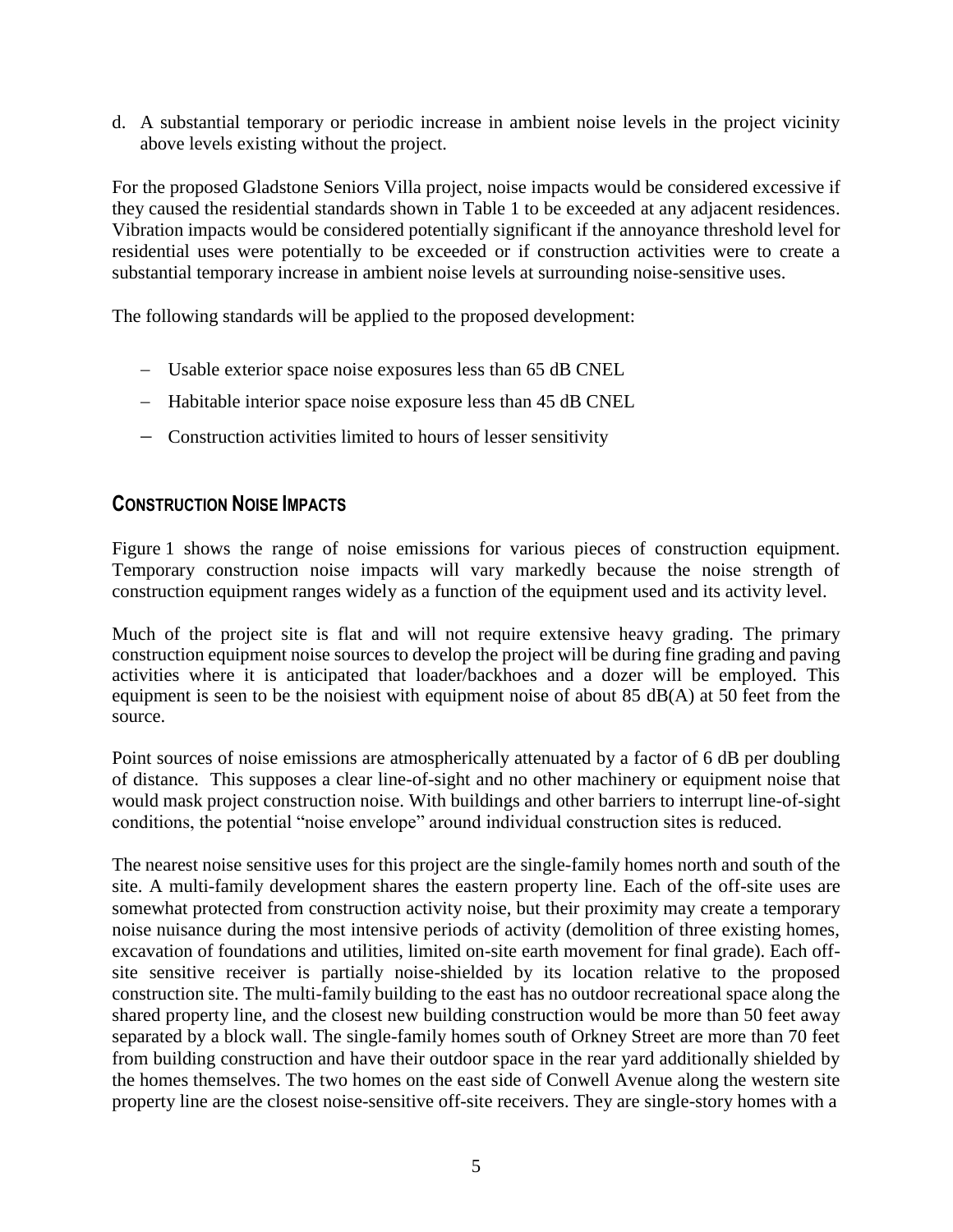# Figure 1

# **Typical Construction Equipment**<br>Noise Generation Levels

|                                                  | Noise Level (dBA) at 50 Feet |                              |    |  |    |    |     |
|--------------------------------------------------|------------------------------|------------------------------|----|--|----|----|-----|
|                                                  |                              |                              | 70 |  | 80 | 90 | 100 |
|                                                  |                              | Compactors (Rollers)         |    |  |    |    |     |
|                                                  |                              | <b>Front Loaders</b>         |    |  |    |    |     |
|                                                  |                              | <b>Backhoes</b>              |    |  |    |    |     |
|                                                  | Earthmoving                  | <b>Tractors</b>              |    |  |    |    |     |
|                                                  |                              | Scrapers, Graders            |    |  |    |    |     |
|                                                  |                              | Pavers                       |    |  |    |    |     |
|                                                  |                              | <b>Trucks</b>                |    |  |    |    |     |
|                                                  |                              | <b>Concrete Mixers</b>       |    |  |    |    |     |
|                                                  |                              | <b>Concrete Pumps</b>        |    |  |    |    |     |
| Equipment Powered by Internal Combustion Engines | Materials Handling           | Cranes (Movable)             |    |  |    |    |     |
|                                                  |                              | Cranes (Derrick)             |    |  |    |    |     |
|                                                  |                              | Pumps                        |    |  |    |    |     |
|                                                  | Stationary                   | Generators                   |    |  |    |    |     |
|                                                  |                              | Compressors                  |    |  |    |    |     |
|                                                  |                              | <b>Pneumatic Wrenches</b>    |    |  |    |    |     |
| Impact                                           | Equipment                    | Jack Hammers and Rock Drills |    |  |    |    |     |
|                                                  |                              | Pile Drivers (Peaks)         |    |  |    |    |     |
|                                                  |                              | Vibrator                     |    |  |    |    |     |
|                                                  | Other                        | <b>Saws</b>                  |    |  |    |    |     |

Source: EPA PB 206717, Environmental Protection Agency, December 31, 1971, "Noise from Construction Equipment and Operations."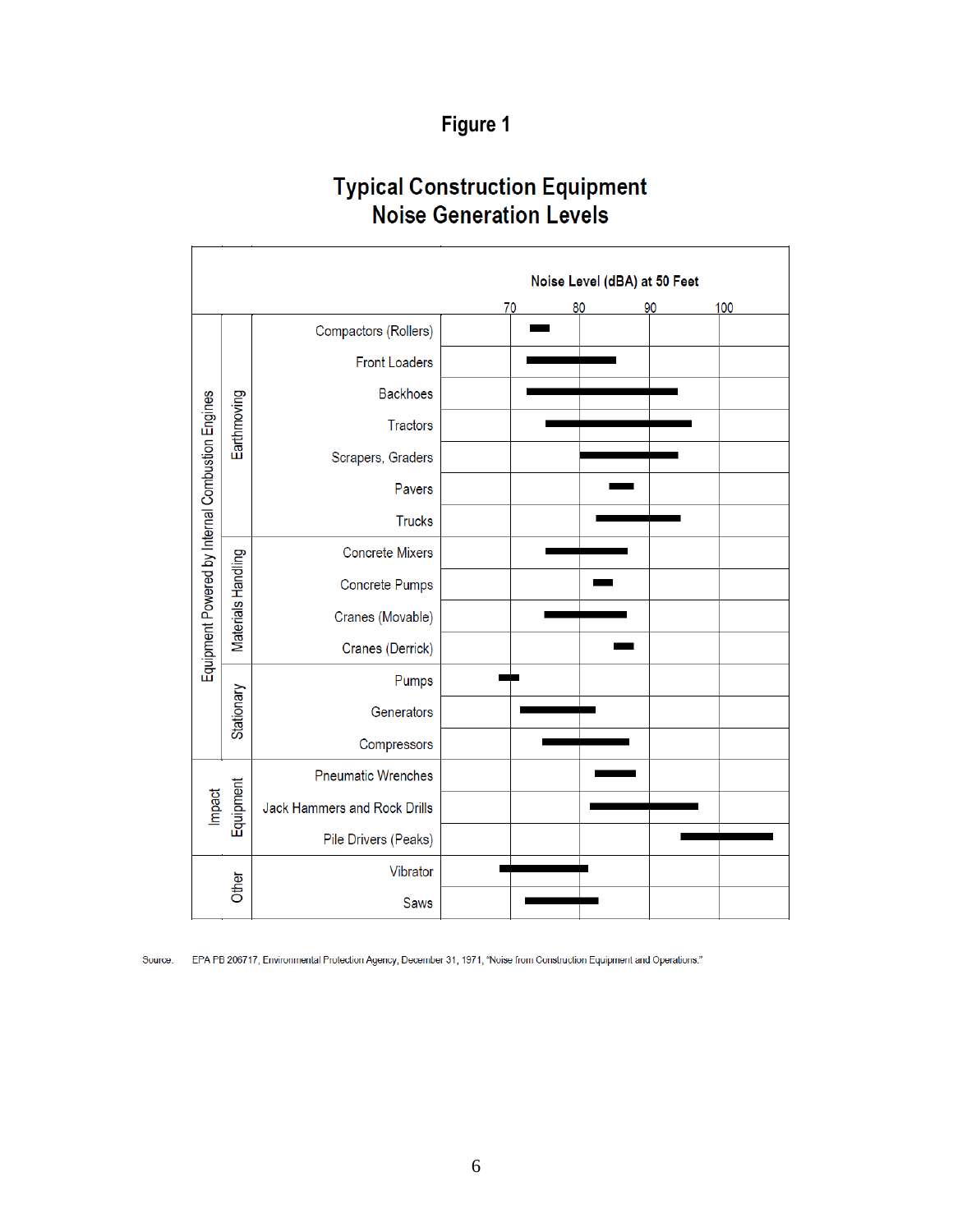solid rear-yard wall such that interior rooms and patio areas would be partially shielded from construction activity noise. Because of the pre-graded gentle slope of the site parcel, project construction will also not require the use of extremely noisy construction equipment. Construction activity noise impacts are thus not considered substantially intrusive.

The City of Azusa exempts construction noise from adherence to noise standards as long as activity occurs during permissible hours of 7:00 a.m. to 6:00 p.m. Monday through Saturday. Unless conditional approval is provided by the review authority, construction activities are not permitted outside the allowable time window or on Sundays and National Holidays.

# **AMBIENT TRAFFIC NOISE IMPACTS**

The existing traffic noise at the façade of the planned units facing Gladstone Street is 66-67 dB CNEL. The anticipated increase associated with future buildout traffic would be less than +0.6 dB CNEL. Such a change is imperceptible within the range of human hearing. Based upon traffic noise computer modeling, the existing set-back from the Gladstone centerline is 80 feet to the 65 dB CNEL contour. Measured noise levels suggest that the modeled estimate may be a few decibels higher than observed short-term monitoring. The slightly higher (modeled) value was used for the impact analysis. At build-out, the ultimate 65 dB CNEL contour distance would increase to 90 feet. Any proposed exterior or balconies directly fronting Gladstone Street would thus marginally exceed the most stringent City of Azusa noise standard of 65 dB CNEL for usable outdoor residential space.

However, the proposed project incorporates a noise-sheltered interior community garden with outdoor seating, walking paths, etc. creating more than 1,500 square feet of noise-protected space per unit. Any outdoor amenities along the Gladstone frontage would logically be considered "excess" recreational space.

If any patio/deck space on the northern façade is considered necessary to meet the minimum exterior recreational space for each unit, a partial shield (solid base and transparent top) would achieve a noise level reduction to create noise levels of less than 65 dB CNEL. Given the size of the community garden, the acoustical treatment of any outdoor space facing Gladstone Street is perhaps redundant mitigation, but does not represent an excessively complex effort.

As noted above, noise levels at the facades of the planned northernmost units would be 67-68 dB CNEL. Structural attenuation of 22-23 dB would be needed to achieve the building code interior level of 45 dB CNEL. The hierarchy of residential construction noise reduction is as follows:

> Open Windows (10%) – 12 dB Closed Single Pane - 20 dB Closed Dual Pane – 28 dB

CALGreen normally requires dual paned windows in new California residential construction. With closed dual paned windows, the California Building Code Standard will be met with a large margin of safety. A structural package designed to achieve an exterior to interior noise level reduction of 25 dB would include the following elements: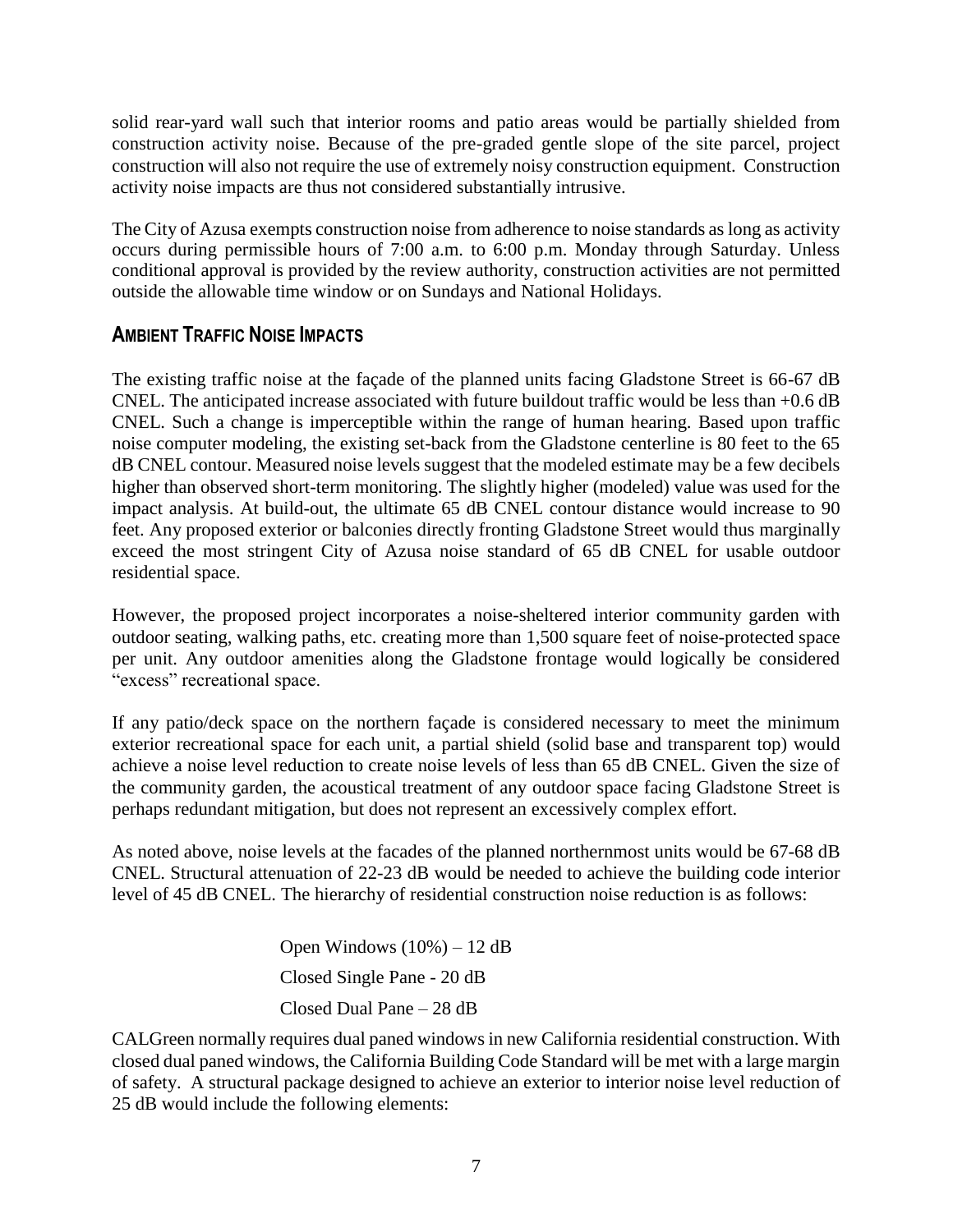- Exterior walls shall have a minimum sound transmission class (STC) of at least STC-39.
- Stud walls shall be at least 4" in nominal depth finished on the outside with stucco.
- Interior walls shall be gypsum board or plaster at least  $\frac{1}{2}$ " thick.
- Insulation material at least 3.5" thick shall be installed in the cavity space between studs.
- Windows shall meet current CalGreen requirements rating at least STC=28.
- Exterior doors shall be solid core at least 1.75" thick and fully weather-stripped.
- Roofs shall have an STC rating of at least STC=39.
- Ceilings shall be at least 0.5" thick.
- Insulation at least 3.5" thick shall be provided above the ceiling between joists.
- A mechanical ventilation system shall be installed to provide the minimum air circulation and fresh air supply specified in the California Building Code.

These requirements have been reviewed by the staff at Simon Lee and Associates (project architects), and are wholly consistent with planned construction specifications. With application of these requirements, indoor noise standards will be readily met.

## **ON-ROAD TRAFFIC NOISE IMPACTS**

The proposed project would generate 187 daily net trips accessed via Gladstone Street. The existing street volume is around 11,000 average daily traffic (ADT). Future build-out traffic volumes are forecast to be 11,500 ADT because the City of Azusa is substantially built out. With limited additional growth and anticipated penetration of quiet electric cars into the future, travel fleet, negligible change in the baseline traffic noise environment is forecast.

The addition of 187 daily trips on to a 11,000 ADT baseline would increase overall traffic noise by +0.1 dB CNEL individually or cumulatively. The threshold of human perception even under ideal conditions is around 1.5 dB. No perceptible change in the traffic noise environment will result from project implementation.

### **RECREATIONAL SPACE NOISE IMPACTS**

Outdoor uses may be noise-impacted by the ambient acoustic environment, or the uses themselves may impact the surrounding community. Because of the size of the proposed community garden, benches, paths, etc. noise-protection for outdoor uses at any individual units facing Gladstone Street, achievement of City minimum standards for private open space is not presumed necessary. If this is assumption is not correct, a combination of a solid base and an upper transparent shield to a combined height of 5.5 feet above the deck surface would meet that need.

An outdoor garden/park at a seniors complex is not a noise generator of substance. Uses will be passive in nature. Active recreation will be indoors within a community room. Noise